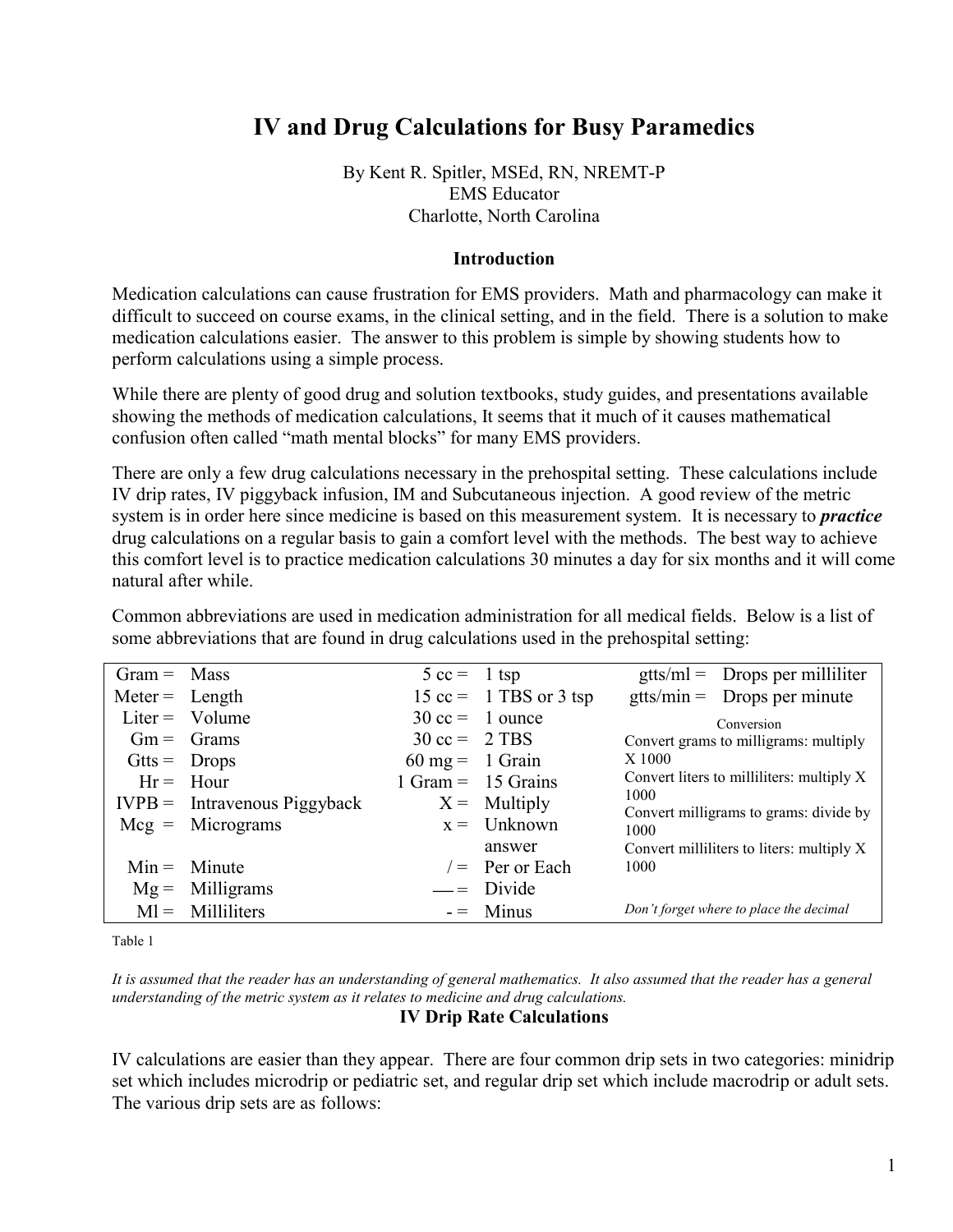| 60 gtts/ml            | minidrip drip set                                                      |
|-----------------------|------------------------------------------------------------------------|
| $10 \text{ g}$ tts/ml | regular drip set                                                       |
| $15 \text{ g}$ tts/ml | regular drip set                                                       |
| 20 gtts/ml            | regular drip set (this set is sometimes used, but it's not as popular) |

Next, think about where these numbers came from for use in medicine. Since there are 60 minutes in one hour and 60 seconds in one minute, it appears natural to calculate drip rates based on the clock.

**There is one (1) 60 minute period in one hour There are six (6) 10 minute periods in one hour There are four (4) 15 minute periods in one hour There are three (3) 20 minute periods in one hour**

It makes sense doesn't it? When calculating IV drip rates all that needs to be done is divide the amount to be infused over one (1) hour by how many time periods the drip set has in one (1) hour based on the clock.



**Minidrip (Pediatric or Microdrip) Set - 60 drops per milliliter** Figure 1

How do we arrive at the correct answer? Let's look at the other methods and see if it makes sense. Think about the 60 drop per milliliter set (60 gtts/ml.) Now think about the answer you want which drops per minute. A protocol or medical control will give you fluid amounts to administer most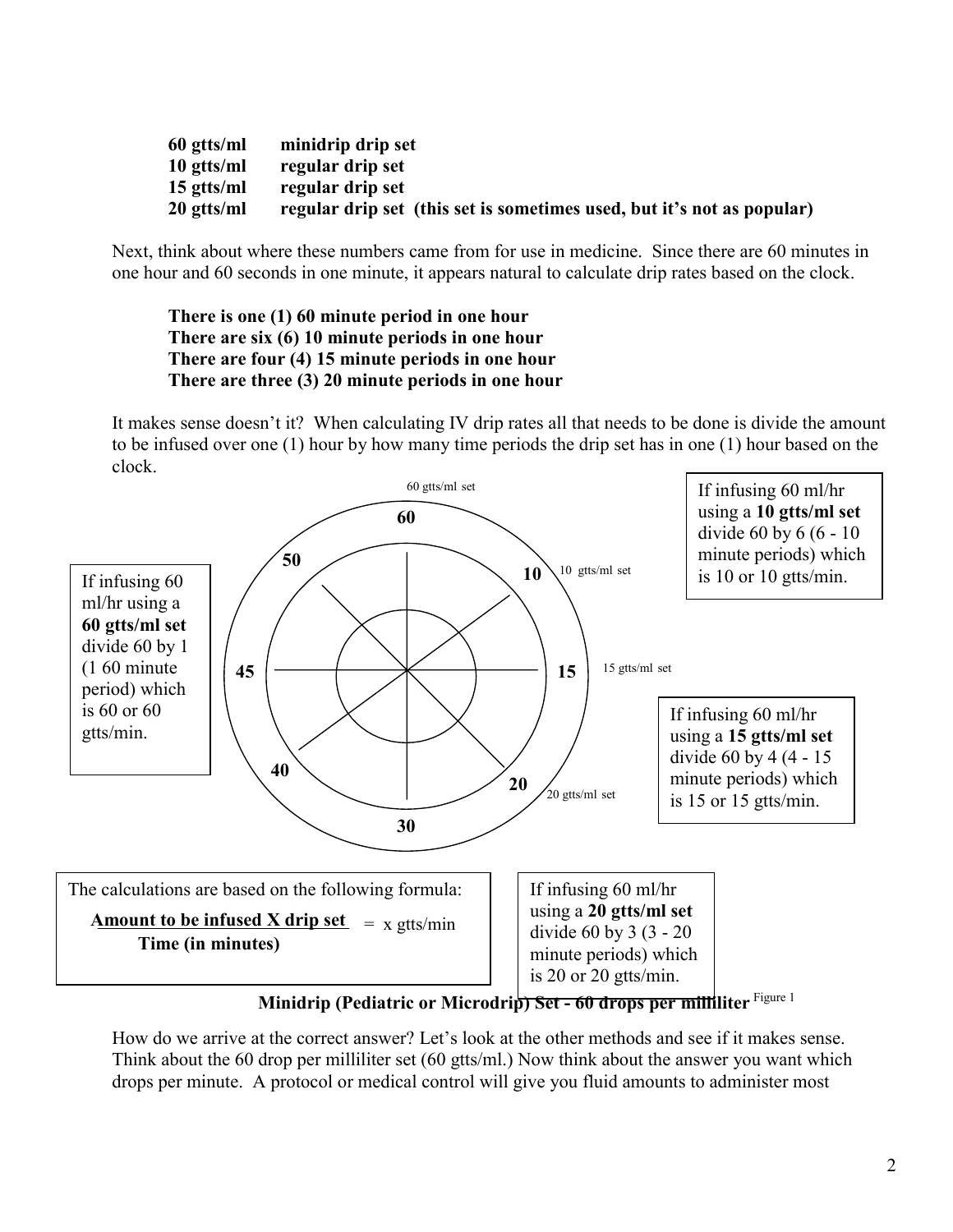commonly in ml/hr. You already have the amount and the time to be infused. All you do now is choose the appropriate drip set, using a simple formula you can come up with a quick answer:

# **Amount of Solution (in ml) X drip set**  $\frac{\text{(atron in m)} + \text{atrop set}}{\text{exts/ml}}$  **z**  $\frac{\text{atrop} \times \text{cm}}{\text{atrop} \times \text{cmil}}$

Looking at an example, your medical control states you need to establish an IV on a cardiac patient complaining of chest pressure at a rate of 80 ml/hr using a 500 ml bag of Normal Saline solution. The drip set you choose is a 60 gtts/ml minidrip set. The formula is as follows:

|                                                 |   | Divide 60 into 4800 |     |             |
|-------------------------------------------------|---|---------------------|-----|-------------|
| 80 ml (amount) $X$ 60 gtts/ml (drip set)        |   | 4800                |     |             |
| $60$ (divided my time in minutes – over 1 hour) | _ | 60                  | $=$ | 80 gtts/min |

When calculating IV drip rates remember that you can reduce to the lowest common denominator by dividing the same number into both the numerator and the denominator to make your calculations much easier. All samples shown from now on demonstrate this throughout. Simply remember that the numbers are consistent with the 60 minute clock and you will catch on rather quickly. The sample problems will show you by dividing the same number into the drip set and the time.

As you see the answer is 80 or 80 gtts/min. 60 goes into 60 once (1). Divide 60 into 60 on the top and bottom. Let's look at the problem again and see how simple it really is:

$$
\frac{80 \text{ ml } X 60}{60 \text{ l min}} \frac{1 \text{ g}tts/ml set}{}
$$

The only thing necessary is to do is cancel out the 60 on the top line and the bottom line. This leaves you with 1.

$$
\frac{80 \text{ X 1}}{1} = \frac{80}{1} = 80 \text{ or } 80 \text{ g} \text{tts/min}
$$

Thinking this way will make it easier for you any time a 60 gtts/ml drip set is used. Just divide the amount of solution per hour by 1 and the number that is left is your answer in drops per minute. All you need to do is plug in the amount to be given over an hour.

## **REGULAR DRIP SET – 10 DROPS PER MILLILITER**

Taking a look at the 10 gtts/ml regular drip set we need to think, how many 10 minute periods are in one hour? The answer is 6. (see page 2.) The objective here is that there are larger drops leading to less drops per minute. In the problem below, 10 goes into 10 once and 10 goes into 60 six times. Using the same formula as we did with the 60 gtts/ml set the problem is as follows:

80 divided by 6 is 13.3 or 13 gtts/min. Now to it even simpler, every time you use a 10 **gtts/mine**gular drip set just divide the amount by 6 since they're six 10 minute time periods in one hour. All you need to do is plug in the amount of fluid per hour. **80 ml (amount) X 10 gtts/ml (drip set)**  $=$  **80 X 10 1**<br> **60 (divided my time in minutes – over 1 hour)**  $=$  **60 6 6 6**  $\frac{80 \text{ X 1}}{6} = \frac{80}{6} = 13.3 \text{ or } 13$ **gtts/min**

$$
\frac{80}{6} = 13.3 \text{ or } 13 \text{ g} \text{tts/min}
$$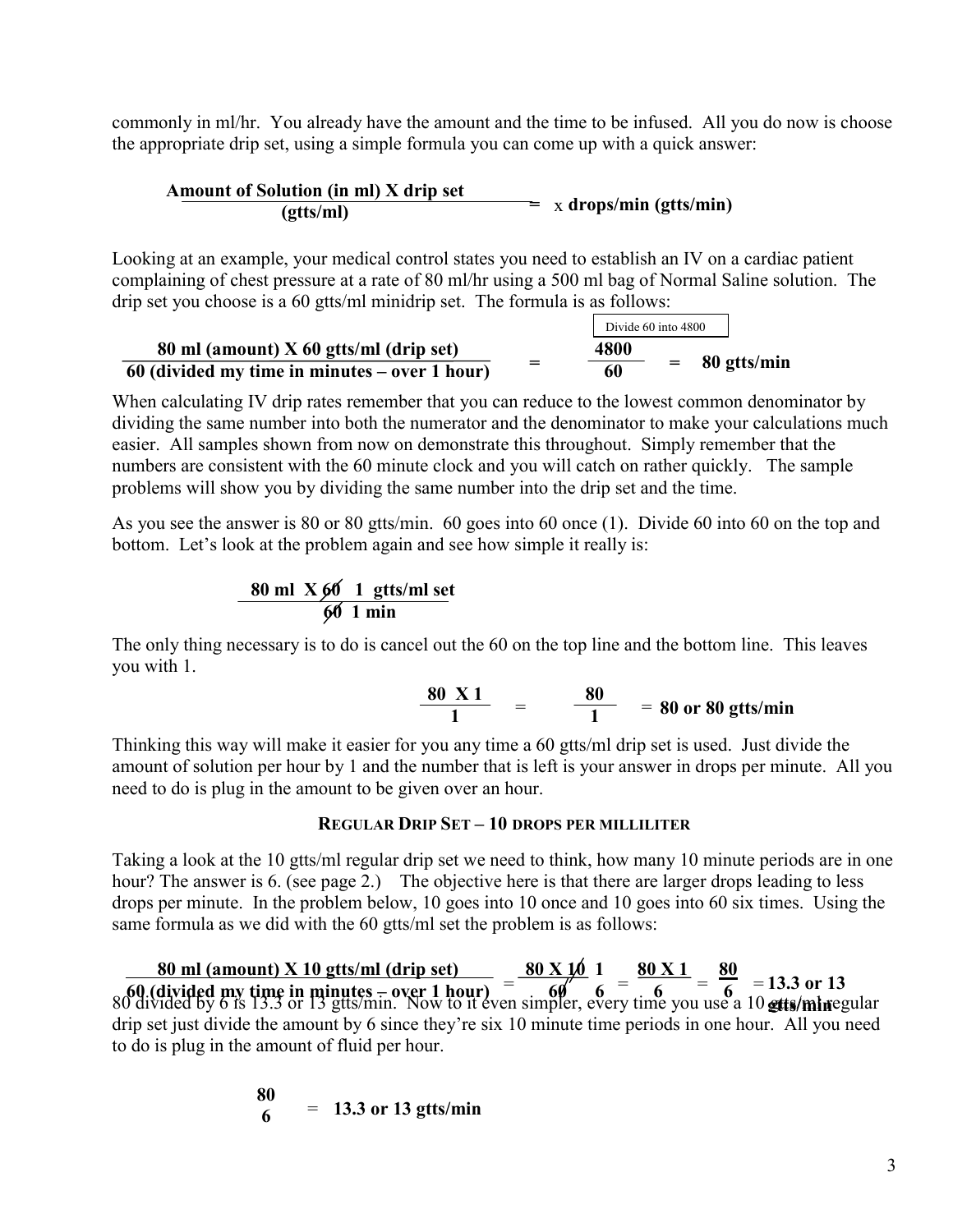The two remaining regular drip sets are the 15 gtts/ml set and the 20 gtts/ml set. Remember, all you need to do is figure out how many time periods the drip set has in one hour (don't forget the clock.)

The 15 gtts/ml drip set is related to four 15 minute time periods in one hour which means we divide the amount per hour by 4. 15 goes into 15 once and 15 goes into 60 four times resulting as 80/4 leaving us with the answer of 20. Observe the example below:

**80 ml (amount) X 15 gtts/ml (drip set) 60 (divided my time in minutes – over 1 hour)**  $=\frac{80 \text{ X }15}{60}$   $\frac{1}{4}$  =  $\frac{80 \text{ X }1}{4}$ **80**  $= \frac{1}{4} = 20 \text{ g} \cdot \text{tr} \cdot \text{s}$ 

So any time you use a 15 gtts/ml drip set just divide the amount of solution per hour by 4.

$$
\frac{80}{6} = 20 \text{ g} \cdot \text{trs/min}
$$

The 20 gtts/ml drip set is calculated the same way except you divide by 3 since there are three 20 minute periods in one hour. 20 goes into 20 once and 20 goes into 60 three times. Observe the example below:

$$
\frac{80 \text{ ml (amount) X 20 g tts/ml (drip set)}}{60 \text{ (divided my time in minutes - over 1 hour)}} = \frac{80 \text{ X } 20}{60} = \frac{80 \text{ X } 1}{3} = \frac{80 \text{ X } 1}{3} = \frac{80}{3} = 26.6
$$

The answer is 26.6 or rounded off to 27 gtts/minute.

This means all you need to do is divide the amount of solution per hour by 3 to get the gtts/min.

#### **Summary**

- Drip sets used in medicine are based on the 60 minute clock for timing and calculations. All you need to do is divide the amount to be infused each hour by how many time periods the drip set has in one hour which is based on the clock.
- The drip sets include the minidrip set, 60 gtts/ml, and three regular drip sets which include the 10 gtts/ml set, 15 gtt/ml set, and the 20 gtts/ml set.
- There is one (1) 60 minute period in one hour, six (6) 10 minute periods in one hour, four (4) 15 minute periods in one hour, and three (3) 20 minute periods in one hour.
- When reducing fractions to allow easier calculations remember to divide the same number into both the numerator and the denominator to arrive at the lowest common denominator. Thinking about the problems presented you must divide the same number into the drops per milliliter and the time (in minutes.)

60 goes into  $60 = 1$  10 goes into  $10 = 1$  15 goes into  $15 = 1$  20 goes into  $20 = 1$ **60 goes into 60 = 1 10 goes into 60 = 6 15 goes into 60 = 4 20 goes into 60 = 3**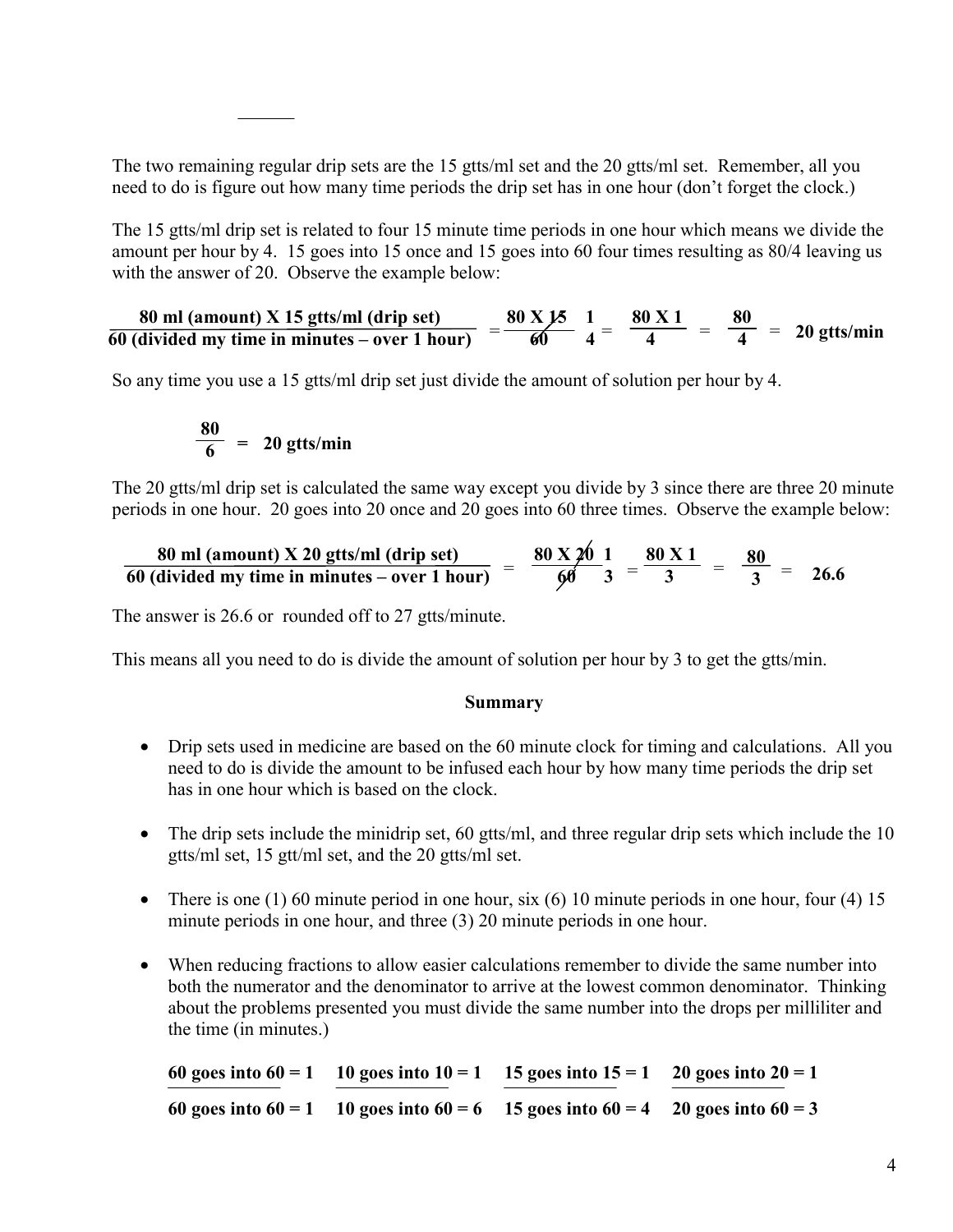Looking at these examples you notice that there is a pattern the stays the same. Since there are only four (4) different IV drip sets available, all you have to do is just insert the amount of solution to be delivered over one (1) hour. When setting up each problem remember all you have to do is divide the number of periods each drip set has in the 60 minute clock and divide that number into the amount of solution to delivered in one (1) hour. It's simple as that!

#### **Problems**

You have an order to start an IV of NS How many drops per minute do you want to set the IV drip rate for the following?

- 1. 150 ml/hr using a 10 drop per milliliter set.
- 2. 75 ml/hr using a 60 drop per milliliter set
- 3. 100 ml/hr using a 15 drop per milliliter set
- 4. 200 ml/hr using a 20 drop per milliliter set

### **IV Infusion/Piggyback Medications**

Medication administration in field can become complicated in the field when you need an the drug dose in a hurry. The medications we give are usually limited to IV push medications, SL medications, IM and Subcutaneous medications. It seems like paramedic students struggle with drug calculations, but do not get the opportunity to do many calculations in the clinical setting and the skill is limited in the field.

The amount of medication to give is usually the answer we want. Medication comes in ampules, vials, prefilled syringes, and premixed IV bags. Piggyback infusions are given frequently in the field, but when they are there is no room for error. The goal here is to use a simple method of calculating medication drip rates effectively spending the least amount of time doing so.

There are two basic issues that we need to think about for piggyback infusions. The first is calculating drip rates for medication in milligrams (mg), e.g., lidocaine, Procainamide, and Bretylium, which are common medications used in ACLS and in the field. The second issue is calculating IV infusion rates in micrograms (mcg). Medication dosing may include the patient's weight as well which needs to be figured into the problem to assure the patient receives the correct amount of medication. There are several methods used in calculating medication doses for IV infusion. We will start with lidocaine as an example because it is one of the most common IV infusions drug in the field.

Let's start with the following information:

| Lidocaine           |                                                                            |  |
|---------------------|----------------------------------------------------------------------------|--|
| Drug ordered:       | $2$ mg/min IVPB                                                            |  |
| Drug on hand:       | 2 Grams Lidocaine 20% in 5 ml (the 5 ml is irrelevant in our calculations) |  |
| <b>IV Solution:</b> | 500 ml of Normal Saline                                                    |  |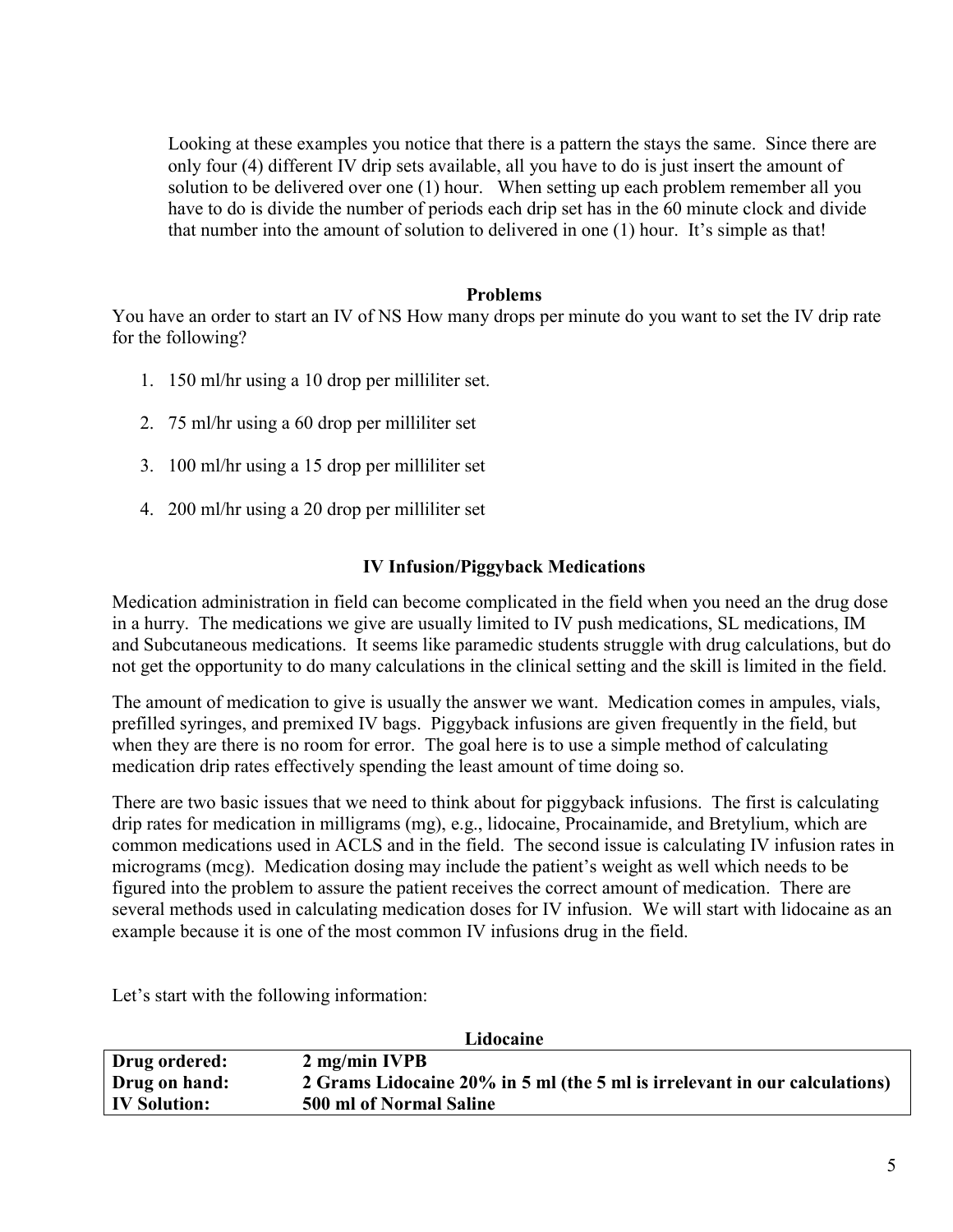| <b>Drug Concentration</b> | 4 mg/ml (this is achieved by dividing the amount of IV solution into the   |
|---------------------------|----------------------------------------------------------------------------|
| in the IV Solution:       | drug. But first you must convert grams to milligrams to properly calculate |
|                           | the problem                                                                |
| <b>IV Drip Set:</b>       | 60 drops per milliliter                                                    |
| <b>Want to Know:</b>      | Gtts/min to be administered to the patient                                 |

Using the "Rule of Fours" Method

Some think the "rule of fours" method is easier than other methods, but this is up to the EMS provider which method is best. This method is sometimes called the Lidocaine clock method. The three simple steps used here are: Compare, Prepare, and Observe.

Using the information above for our problem we can conclude that there is 4 mg of lidocaine for each milliliter of IV solution (That is by putting 2 grams or 2000 mg of lidocaine into 500 ml of NS and dividing 2000 mg by 500 ml = 4 mg/ml) This means that there is 4 mg = 1 ml which means we will have 4mg for every 60 drops of solution because the drip set is a 60 gtts/ml IV set.

#### **The Rule of Fours Method (Lidocaine Clock Method)**



Look at the drug order and compare to the clock in the circle. 2 mg = 30 gtts/min is observed and is the answer to the problem.

There is another method that is popular among people with a chemistry and math education, but anyone can use it. Find out the concentration of medication you have. Remember, the drug order is 2 mg of Lidocaine 20% and a bag of 500 ml Normal Saline. First convert the 2 Gms of Lidocaine into mgs which equals 2000 mg. This needs to be done because the order is in milligrams per minute.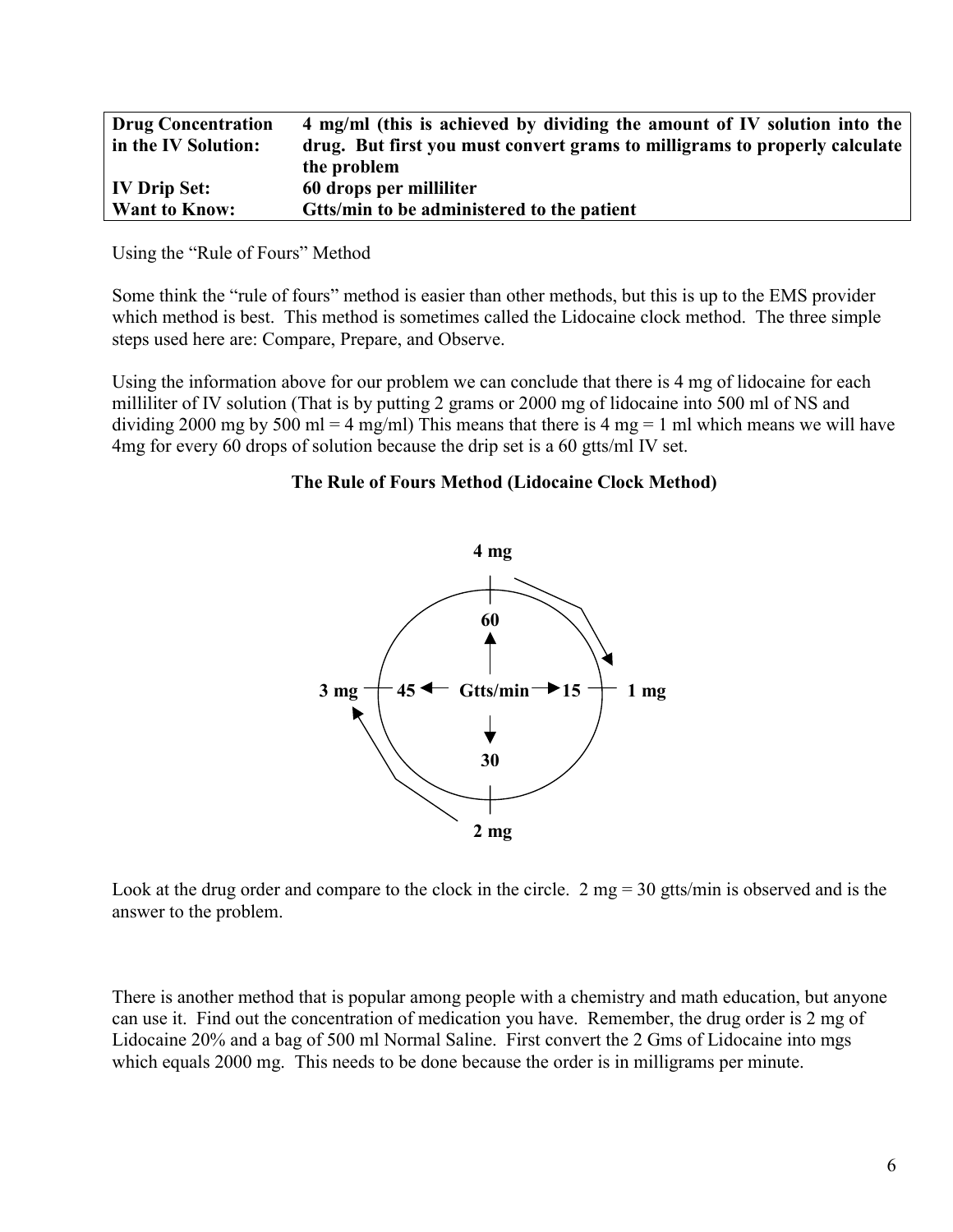We always divide the amount of solution into the amount of drug. Divide 500 ml into 2000 mg Lidocaine  $2 \text{ Gm} = 2000 \text{ mg}$ . The answer you get is 4 mg/ml.

The formula is now set up as follows:

IV Bag Amount (ml)  $\overline{X}$  dose ordered (mg/min)  $\overline{X}$  drip set (gtts/ml) = 30 drops per minute Drug on hand (mg)

Another method found useful is the following: Drug order  $(2 \text{ mg/min}) \times$  IV drip set  $(60 \text{ gtts/ml}) = 120 = 30 \text{ gtts/min}$ Drug Concentration  $4mg/ml \ X \ 1$  minute  *Reduce fraction*  $120 = 30$  gtts/min

You can use these methods with any drugs in the field when giving drugs in milligrams, such as. Bretyllium and Procainamide..

# **IV infusion drugs in Micrograms**

Now we need to consider drugs given in micrograms. This group of drugs includes dopamine, epinephrine, dobutamine, and Isoproterenol. When calculating a drug, such as dopamine, using the micrograms can be a little tricky, but remember it's just a way to measure medicine in smaller amounts (units.) What this really means is dopamine is potent stuff and we need to keep the math as simple as possible (you know, the KISS method)

Dopamine and other complicated Medications can be challenging to calculate, but there is a simple formula method that will make it easier for you. The first formula will include the patient's weight. Of course, it is assumed you already know how to convert pounds (lbs.) to kilograms (kgs.) But if you are not sure let's review. All you need to know is that  $2.2$  lbs. = 1 kg. And 1 kg. =  $2.2$  lbs. This means if you want to convert pounds to kilograms just divide the weight (in lbs.) by 2.2. Now to convert kilograms to pounds just multiply the weight (in kgs) X 2.2. Look at the example below:

A 50 year old cardiac patient weighs 150 pounds. You need to convert this patients weight to kilograms because medication based on weight is almost always given in kilograms.

150 divided by 2.2:  $\frac{150}{150}$  or 2.2  $\sqrt{150}$ . 2.2 it should look like this:  $22.\overline{1500}$ . The answer is: 68.1 or 68 kgs. (rounded off)

*Note:* 

*Remember to move the decimal to the right (we don't want to deal with decimals any more than we have to) When you move the decimal to the right you must also move it the same amount of spaces to the right in the for the number you are dividing.* We'll set up a dopamine drip based on the patient's weight (most IV infusion drugs are based on the patient's weight.) This is probably as hard as it's going to get for EMS providers. Take a look and see if you find this fairly easy:

*Dopamine*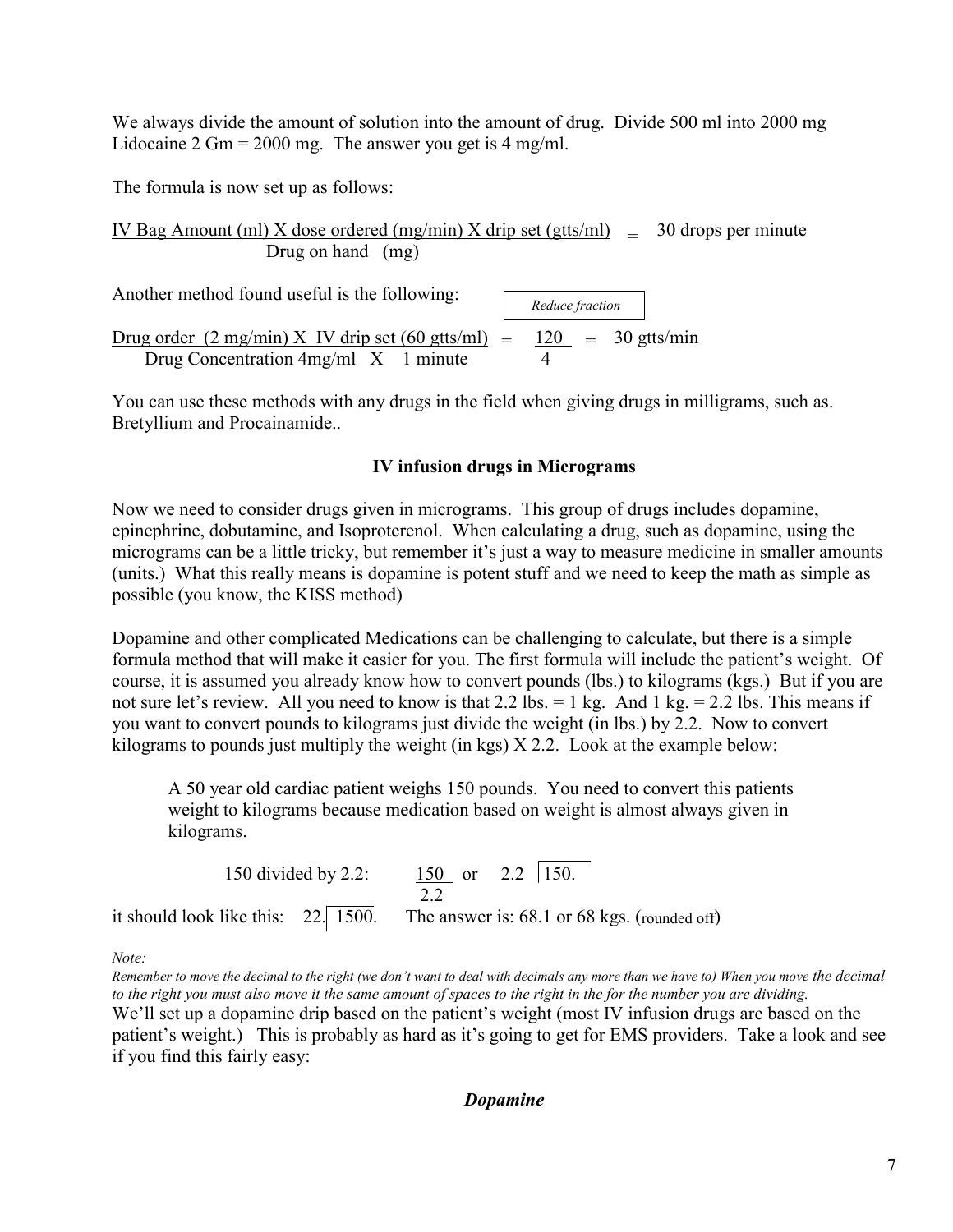| mformation              |                                                                                                                                                  |
|-------------------------|--------------------------------------------------------------------------------------------------------------------------------------------------|
| Drug order $-$          | $7 \text{~mcg/kg/min}$                                                                                                                           |
| Concentration on hand - | 800 mg (it may come in a premixed IV bag or in 200 mg vials)<br>We know this has to be converted to mcg because that's the drug order,<br>right? |
| Drip Set -              | $60$ gtts/ml                                                                                                                                     |
| Time -                  | We already know it's per minute                                                                                                                  |
| Patient's Weight -      | 220 lbs.                                                                                                                                         |
| IV Bag -                | 500 ml Normal Saline                                                                                                                             |

First convert the patients weight from lbs. to kilograms: Divide 220 by  $2.2 = 100$  kgs.

Second convert the concentration on hand, 800 mg to micrograms. How do we do that? Multiply 800 X 1000 (review your metric conversions if you don't understand.) The answer is 800,00 mcg. Remember, to convert mg to mcg just multiply X 1000. Anyway we don't want to messing with decimals when we don't have to.  $800 \text{ mg X } 1000 = 800,000 \text{ mg}$ 

Third, all you have to know now is how many mcg are in each ml of the IV bag we are using (500 ml.) Divide the solution into the drug to find out:

1600 mcg/ml This is you concentration on hand 500 ml  $\sqrt{800,000 \text{ mcg}}$ 

Fourth, set up the formula (this is probably the easiest way to do it without using a drug chart):

 Mcg/kg X weight (kg) X drip set Concentration on hand X time = Gtts/min

With the numbers now:

 $\mathbf{r} \cdot \mathbf{c}$  is the set

$$
\frac{7 \text{ mcg/kg X } 100 \text{ kg} \times 60 \text{ gfts/ml}}{1600 \text{ mcg/ml X } 1 \text{ min}} = \frac{7 \times 100 = 700}{1600 \times 1 = 1600} \frac{700 \times 60 = 4200}{1600} = \frac{26 \text{ gfts/min}}{1600}
$$

actually the answer is 26.2 but we rounded it off

It may not seem easy at first, but remember all you have to do is plug in the right numbers and the simple math. That's all!

*Practice - Practice - Practice*

#### **IVP, IM, SQ Parenteral Medication Calculation**

The key to finding the answer for the right dose is organizing the right information. Doing well in drug calculations is practice-practice-practice. Earlier, we mentioned to practice 30 minutes each day for six months and you will remember how to do it.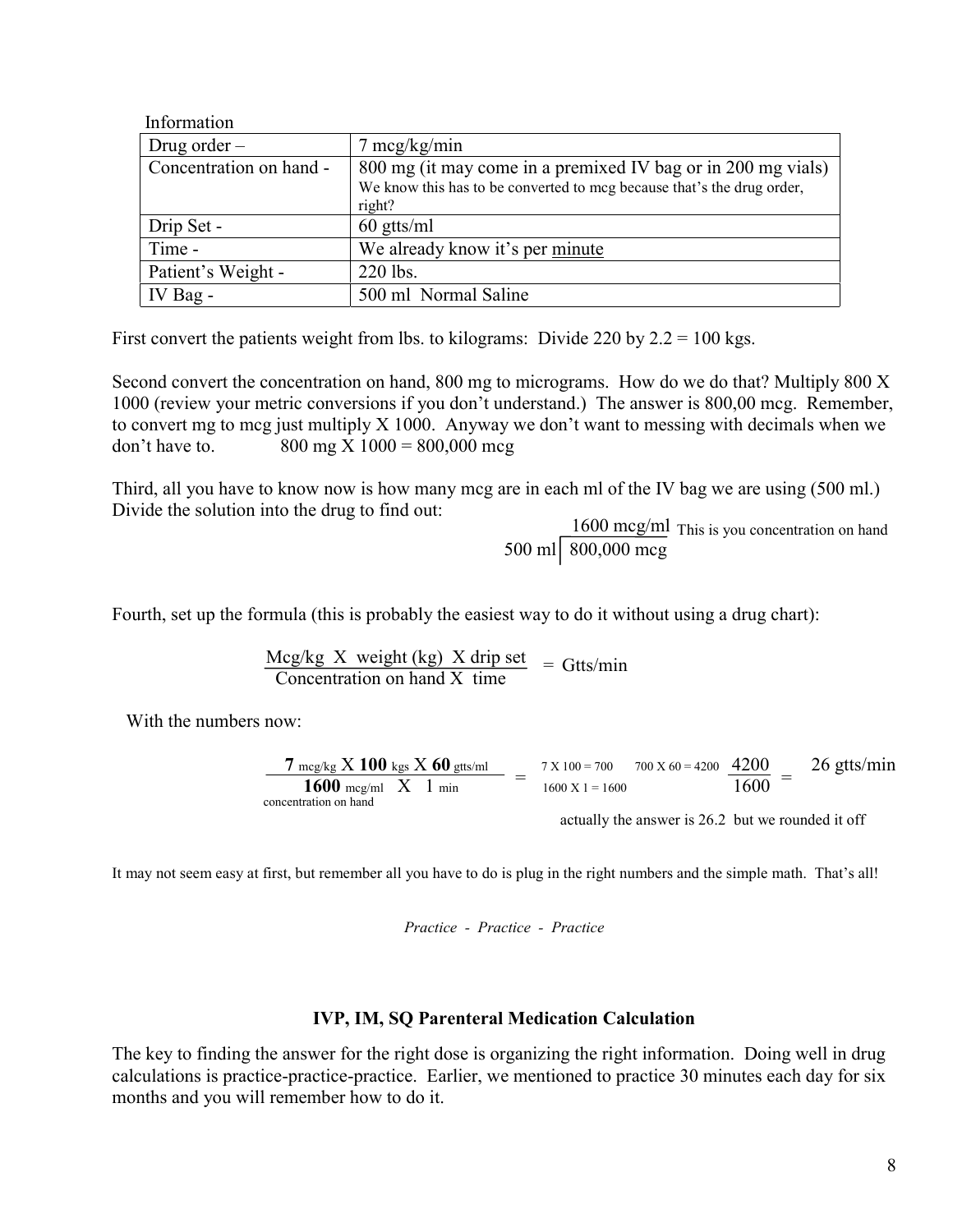When calculating parenteral medication doses there are only three things to remember, drug order, concentration on hand, and the amount you want to give. Using Lasix, for example:

| Drug order:            | $40 \text{ mg}$                                          |
|------------------------|----------------------------------------------------------|
| Concentration on hand: | $100 \text{ mg}$                                         |
| Volume of solution     | $10 \text{ ml}$                                          |
|                        | Amount you want to give: X is the answer you want in ml. |

Two methods easy to use (you decide which one) for calculating drug doses are ratio and proportion (also known as cross multiplication) method and the formula method. Both methods require setting up the problem and the rest is fairly easy.

Want you want to do is keep it simple (you know , the KISS method) so let's look at the ratio and proportion method first. What needs to be done is put the same form of measurement on the top lines and the bottom lines.

Drug ordered (mg) Concentration on hand (mg) Amount to give  $(ml)$   $\qquad \qquad$  Volume of solution  $(ml)$ =

As you can see we put the mg on the top and the ml on the bottom. It is better to do it this way to keep things straight. Once you set up the formula it necessary to cross multiply to arrive at the correct answer. Using our example, Lasix, we will set up the problem now with the information provided above:



Next, cross multiply the numbers as shown below:

$$
\frac{40 \text{ mg}}{X \text{ ml}} \sum \frac{100 \text{ mg}}{10 \text{ ml}} \qquad 40 \text{ x } 10 = 400 \qquad 100 \text{ x } X = 100 \text{ X}
$$

Now it will look like this:  $400 = 100 \text{ X}$ 

Since X is the answer we want, which is the amount of drug to give, X needs to be by itself. The way to do this is move the number with the X underneath the number on the other side. This is how it looks:

$$
\frac{400}{100} = 100X \qquad \frac{400}{100} = X
$$

To arrive at the correct answer, all we need to do is divide 400 by 100 which equals 4. This means  $X = 4$  or 4 ml. The only left to do is draw up the drug into a syringe and give the Lasix to the patient. Tips: